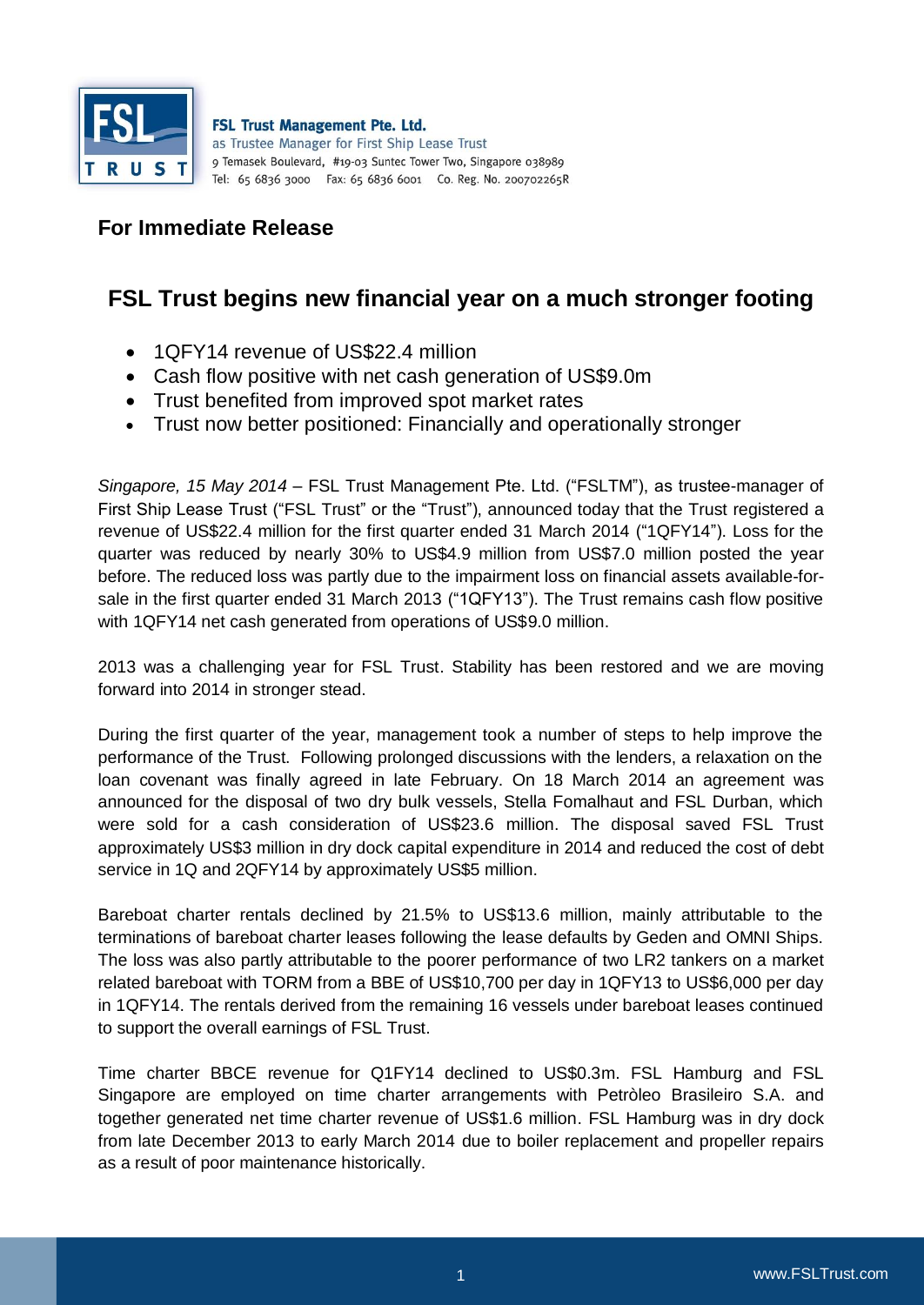FSL Hong Kong, which has been employed on a Revenue Sharing Agreement (RSA) since December 2013 generated a BBCE revenue of US\$0.9 million despite a significant off hire in March. Excluding the contribution from FSL Hong Kong, employment of three chemical tankers in a Nordic Tankers Pool earned BBCE revenue of US\$1.7 million, a 24% increase from a year ago due to improved spot market rates.

"Despite the many challenges faced over the past year, we are now in much stronger stead and have addressed many long-standing issues in order to improve the performance of the Trust," said Alan Hatton, Chief Executive Officer of FSLTM.

He pointed out that amongst other initiatives, The Trust now have an experienced management team on board, have reduced its debt through the disposal of two dry bulk vessels, and have secured a loan covenant relaxation.

"Overall, the Trust is now operationally and financially stronger and this provides the platform to deliver value to unitholders going forward." said Hatton.

## **1QFY14 Results Conference Call**

FSLTM will host a conference call for all registered participants on Friday, 16 May 2014 at 10.00 am (Singapore time) to discuss the results. An audio recording of the conference call will be available on FSL Trust's website at **www.FSLTrust.com** from 12.00 pm (Singapore time) on Monday, 19 May 2014.

[END]

## **About First Ship Lease Trust (Bloomberg: FSLT SP; Reuters: FSLT.SI; OTCQX: FSHPY)**

First Ship Lease Trust ("FSL Trust" or the "Trust") is a provider of leasing services on a long-term bareboat charter basis to the international shipping industry. The Trust has a diversified portfolio of 23 modern and high-quality vessels, comprising seven containerships, 11 product tankers, three chemical tankers and two crude oil tankers. FSL Trust is listed on the main board of the Singapore Exchange Securities Trading Limited (SGX-ST) and its American Depositary Receipts (ADRs) are quoted on the PrimeQX tier of International OTCQX.

This news release may contain forward-looking statements that involve risks and uncertainties. Actual future performance, outcomes and results may differ materially from those expressed in forward-looking statements as a result of a number of risks, uncertainties and assumptions. Representative examples of these factors include (without limitation) general industry and economic conditions, interest rate trends, cost of capital and capital availability, competition from other companies, changes in operating expenses, trust expenses and governmental and public policy changes and the continued availability of financing in the amounts and the terms necessary to support future business. Investors are cautioned not to place undue reliance on these forward-looking statements, which are based on the current view of management on future events.